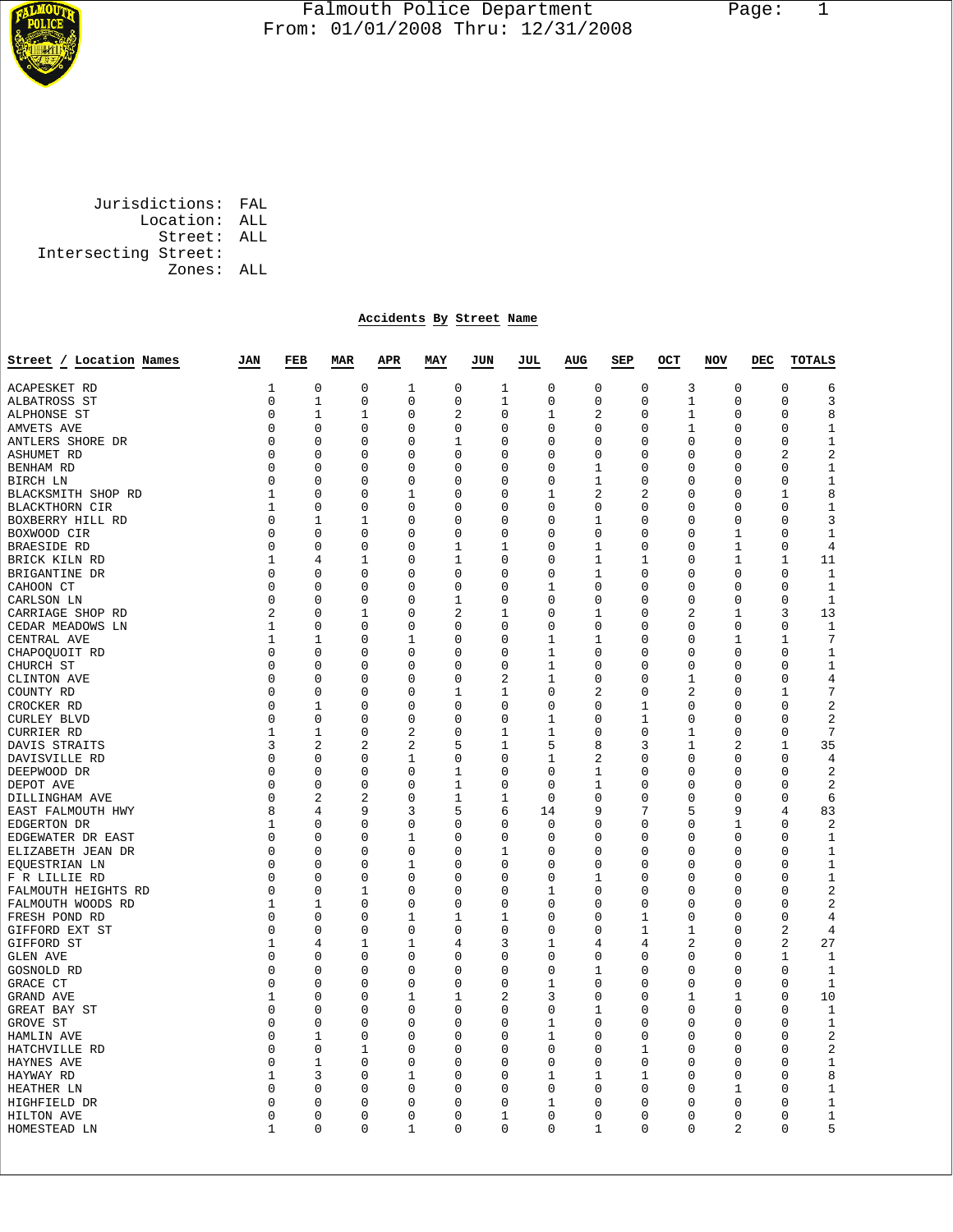## Falmouth Police Department Page: 2 From: 01/01/2008 Thru: 12/31/2008

| <b>JERICHO PATH</b>   | 0           | 1                       | 0           | 0           | 0           | 0              | 0           | 1           | 0        | 0        | 0            | 0           | 2                       |
|-----------------------|-------------|-------------------------|-------------|-------------|-------------|----------------|-------------|-------------|----------|----------|--------------|-------------|-------------------------|
| JOHN PARKER RD        | 2           | 0                       | 0           | $\mathbf 0$ | 0           | $\mathbf 0$    | 0           | 0           | 1        | 0        | 2            | $\mathbf 0$ | 5                       |
|                       | 1           | 1                       | 2           | 3           | 4           | $\overline{2}$ | 3           | 3           | 2        | 2        | 1            | 2           | 26                      |
| JONES RD              |             |                         |             |             |             |                |             |             |          |          |              |             |                         |
| JOYCE ST              | 0           | 0                       | 0           | 0           | 1           | 0              | 0           | 0           | 0        | 0        | 0            | 0           | 1                       |
| KATELYN HILLS DR      | 0           | 0                       | 0           | 0           | 0           | 0              | 0           | 0           | 1        | 0        | 0            | 0           | 1                       |
| KATHARINE LEE BATES   | 0           | $\overline{2}$          | 1           | 1           | 0           | 0              | 1           | 2           | 0        | 0        | 0            | $\mathbf 0$ | 7                       |
|                       |             |                         |             |             |             |                |             |             |          |          |              |             |                         |
| LAKE SHORE DR         | 0           | 0                       | 0           | 0           | 1           | 0              | 0           | 0           | 0        | 0        | 0            | 0           | $\mathbf{1}$            |
| LAKE SHORE DR NORTH   | 0           | 0                       | 0           | 0           | 0           | $\mathbf 0$    | 0           | 0           | 0        | 0        | 0            | 1           | $\mathbf{1}$            |
| LAKEVIEW AVE          | 0           | 0                       | 0           | 0           | 0           | $\sqrt{2}$     | 0           | 0           | 0        | 1        | 0            | 0           | 3                       |
| LEONARD DR            | 0           | 0                       | 0           | 0           | 0           | 0              | 1           | 0           | 0        | 0        | 0            | 0           | $\mathbf{1}$            |
|                       |             |                         |             |             |             |                |             |             |          |          |              |             |                         |
| LITTLE HARBOR RD      | 0           | 0                       | 0           | 0           | 0           | $\mathbf 0$    | 0           | 1           | 0        | 0        | 0            | 0           | $1\,$                   |
| LITTLE ROCK AVE       | 0           | 0                       | 0           | 1           | 0           | $\mathbf 0$    | 0           | 0           | 0        | 0        | 0            | 0           | $1\,$                   |
| LOCUST ST             | 0           | 0                       | 0           | 0           | 1           | 2              | 2           | 0           | 1        | 1        | 0            | 1           | 8                       |
| LOCUSTFIELD RD        | $\mathbf 0$ | 0                       | 0           | 0           | 0           | 1              | 0           | $\mathbf 0$ | 0        | 1        | 0            | 0           | 2                       |
|                       |             |                         |             |             |             |                |             |             |          |          |              |             |                         |
| LUSCOMBE AVE          | 0           | 0                       | 0           | 0           | 1           | $\mathbf{1}$   | 1           | 1           | 0        | 2        | 0            | 0           | 6                       |
| MAIN ST               | 4           | 4                       | 5           | 1           | 9           | 8              | 13          | 11          | 7        | 2        | 3            | 4           | 71                      |
| MARAVISTA AVE         | 0           | 0                       | 0           | 1           | $\mathbf 1$ | 0              | 1           | 1           | 0        | 2        | 0            | 0           | 6                       |
|                       |             | $\mathbf 0$             |             |             |             |                |             |             |          |          |              | $\mathbf 0$ |                         |
| MARAVISTA AVE EXT     | 0           |                         | 0           | 0           | 1           | $\mathbf 1$    | 0           | 0           | 0        | 0        | 0            |             | $\sqrt{2}$              |
| MARLA LN              | 0           | 0                       | 1           | 0           | 0           | 0              | 0           | 0           | 0        | 0        | 0            | 0           | 1                       |
| MARTIN RD             | 0           | 0                       | 0           | 0           | 0           | 1              | 0           | 0           | 0        | 0        | 0            | 0           | $\mathbf{1}$            |
| MENAUHANT RD          | $\mathbf 0$ | 0                       | 0           | 1           | $\mathbf 0$ | $\mathbf 1$    | 1           | $\mathbf 1$ | 0        | 0        | 0            | $\mathbf 1$ | 5                       |
|                       |             |                         |             |             |             |                |             |             |          |          |              |             |                         |
| MEREDITH DR           | 0           | 0                       | 0           | 0           | 0           | 0              | 1           | 0           | 0        | 0        | 0            | 0           | 1                       |
| MILL POND WAY         | 1           | 0                       | 0           | 0           | 0           | $\mathbf 0$    | 0           | 0           | 0        | 0        | 1            | 0           | $\overline{\mathbf{c}}$ |
| MILLFIELD ST          | $\mathbf 0$ | $\mathbf 0$             | 0           | 0           | 0           | $\mathbf 0$    | 0           | 1           | 0        | 0        | 0            | 0           | $1\,$                   |
| MONTAUK ST            | 0           | 0                       | 0           | 0           | 0           | 0              | 0           | 1           | 0        | 0        | 0            | 0           | 1                       |
|                       |             |                         |             |             |             |                |             |             |          |          |              |             |                         |
| MONTGOMERY AVE        | $\mathbf 0$ | 0                       | 0           | 0           | 0           | $\mathbf 1$    | 0           | 0           | 0        | 0        | 0            | 0           | $\mathbf{1}$            |
| NATAL AVE             | $\mathbf 0$ | 0                       | 1           | 1           | 0           | $\mathbf 0$    | 0           | 0           | 0        | 0        | 0            | 0           | $\overline{2}$          |
| NOBSKA RD             | 0           | 0                       | 0           | 0           | 1           | 0              | 0           | 1           | 0        | 0        | 0            | 0           | 2                       |
| NORTH FALMOUTH HWY    | 2           | $\overline{a}$          | 1           | 0           | 0           | 1              | 4           | 3           | 1        | 0        | 3            | 0           | 17                      |
|                       |             |                         |             |             |             |                |             |             |          |          |              |             |                         |
| NORTH MAIN ST         | 1           | $\mathbf 0$             | 0           | 1           | 0           | $\mathbf 0$    | 0           | 1           | 0        | 0        | 0            | 0           | 3                       |
| NURSERY RD            | 0           | 0                       | 0           | 0           | 0           | 0              | 1           | 0           | 0        | 1        | 0            | 0           | 2                       |
| OLD BARNSTABLE RD     | 5           | 1                       | 0           | 1           | 2           | 1              | 5           | 1           | 2        | 0        | 0            | 3           | 21                      |
| OLD MAIN RD           | $\mathbf 0$ | $\mathbf 0$             | 0           | 0           | 1           | $\mathbf 0$    | 2           | 0           | 1        | 1        | 0            | 2           | 7                       |
|                       |             |                         |             |             |             |                |             |             |          |          |              |             |                         |
| OLD MEETING HOUSE RD  | 0           | 0                       | 0           | 1           | 0           | 0              | 0           | 0           | 0        | 1        | 0            | 0           | 2                       |
| OSTROM RD             | 1           | 0                       | 0           | 0           | 0           | $\mathbf 0$    | 0           | 0           | 0        | 0        | 0            | 0           | 1                       |
| OX BOW RD             | $\mathbf 0$ | 1                       | 0           | 0           | 0           | 0              | 0           | 1           | 0        | 0        | 0            | 0           | $\sqrt{2}$              |
| OYSTER POND RD        | 0           | $\Omega$                | 0           | 0           | 0           | 0              | 0           | 1           | 1        | 0        | 0            | 0           | 2                       |
|                       | 2           | $\overline{2}$          |             |             | 2           | $\overline{2}$ | 8           | 4           | 4        |          | 2            | 3           | 35                      |
| PALMER AVE            |             |                         | 1           | 1           |             |                |             |             |          | 4        |              |             |                         |
| PENZANCE RD           | 0           | 0                       | $\mathbf 0$ | $\mathbf 0$ | 0           | 0              | 1           | 0           | 0        | 0        | 0            | 0           | 1                       |
| PINE RIDGE RD         | 0           | 0                       | 0           | 1           | 0           | 0              | 0           | 0           | 0        | 0        | 0            | 0           | 1                       |
| PINECREST BEACH DR    | 0           | 0                       | 0           | 1           | 0           | $\mathbf 0$    | 0           | 0           | 1        | 0        | 0            | 2           | 4                       |
| PINYON WAY            | 0           | $\mathbf 0$             | 0           | 0           | 0           | $\mathbf{1}$   | 0           | 0           | 0        | 0        | 0            | $\mathbf 0$ | 1                       |
|                       | 0           | 0                       |             |             |             |                | 0           |             |          |          |              |             |                         |
| PLUM HOLLOW RD        |             |                         | 0           | 0           | 0           | 0              |             | 1           | 0        | 0        | 0            | 0           | 1                       |
| POST OFFICE RD        | 0           | 0                       | 0           | 1           | 0           | $\mathbf 0$    | 0           | 0           | 0        | 0        | 0            | 0           | $\mathbf{1}$            |
| PUMPING STATION RD    | 0           | 0                       | 0           | 1           | 0           | $\mathbf 0$    | 0           | 0           | 0        | 0        | 0            | $\mathbf 0$ | $\mathbf{1}$            |
| QUAKER RD             | 0           | 1                       | 0           | 1           | 0           | 1              | 2           | 2           | 1        | 0        | 0            | 0           | 8                       |
| QUEEN ST              | 0           | 0                       | 0           | 0           | 0           | $\mathbf 0$    | 0           | 1           | 0        | 0        | 0            | 0           | 1                       |
|                       |             |                         |             |             |             |                |             |             |          |          |              |             |                         |
| QUISSETT AVE          | $\mathbf 0$ | 1                       | 0           | 0           | 0           | $\mathbf 1$    | 0           | 1           | 0        | 0        | 1            | 0           | 4                       |
| OUISSETT HARBOR RD    | 0           | 0                       | 0           | 0           | 0           | 0              | 1           | 0           | 0        | 0        | 0            | 0           | 1                       |
| RAILROAD AVE          | 2           | 0                       | 0           | 0           | 0           | $\mathbf 0$    | 0           | 0           | 0        | 0        | 0            | 0           | 2                       |
| RANDOLPH ST           | 0           | 1                       | 0           | 0           | 0           | $\mathbf 0$    | 3           | 0           | 0        | 0        | 1            | 0           | 5                       |
| RANSOM RD             | 0           | $\Omega$                | $\mathbf 0$ | 0           | 0           | 0              | 0           | 0           | $\Omega$ | $\Omega$ | $\mathbf{1}$ | 0           | 1                       |
|                       |             |                         |             |             |             |                |             |             |          |          |              |             |                         |
| RED BROOK RD          | 0           | 0                       | 0           | 0           | 0           | T              | 2           | 0           | T        | 0        | 0            | 1           | 5                       |
| RICKENBACKER RD       | 0           | 0                       | 0           | $\mathbf 0$ | 0           | $\mathbf 0$    | 1           | 0           | 0        | 0        | 0            | $\mathsf 0$ | 1                       |
| ROBBINS RD            | 0           | 0                       | 0           | 0           | 0           | 0              | 0           | 0           | 0        | 0        | 0            | 1           | $\mathbf{1}$            |
| ROCKLEDGE DR          | $\mathbf 0$ | $\mathbf 0$             | 0           | 0           | 0           | $\mathbf 0$    | 1           | 0           | 0        | 0        | 0            | 0           | $1\,$                   |
| ROSE MORIN LN         | $\mathbf 0$ | $\mathbf 0$             | 0           | 0           | 0           | $\mathbf 0$    | $\mathbf 1$ | 0           | 0        | 0        | 0            | 0           | $1\,$                   |
|                       |             |                         |             |             |             |                |             |             |          |          |              |             |                         |
| ROYAL CIR             | 0           | 0                       | 0           | 0           | 0           | 0              | 0           | 0           | 0        | 1        | 0            | 0           | $\mathbf{1}$            |
| RT 151                | 3           | 1                       | 4           | 1           | 0           | $\overline{2}$ | 12          | 5           | 2        | 6        | 4            | 3           | 43                      |
| RT 28 NORTH           | $\mathbf 0$ | 1                       | 1           | 0           | 2           | $\mathbf 0$    | 1           | 2           | 0        | 1        | 3            | 4           | 15                      |
| RT 28 SOUTH           | 3           | 1                       | 0           | 1           | 0           | 2              | 3           | 1           | 1        | 1        | 3            | 2           | 18                      |
| SADDLEBACK LN         | $\mathbf 0$ | 0                       | 0           | 0           | 0           | $\mathbf 0$    | 1           | 0           | 0        | 0        | 0            | 0           | 1                       |
|                       |             |                         |             |             |             |                |             |             |          |          |              |             |                         |
| SAM TURNER RD         | 0           | $\mathbf 0$             | 0           | 1           | 1           | $\mathbf 0$    | 1           | 1           | 0        | 0        | 1            | $\mathbf 1$ | 6                       |
| SAND POINTE SHORES DR | 0           | 0                       | 0           | 0           | 0           | $\mathbf 0$    | 0           | 0           | 0        | 0        | 0            | 1           | 1                       |
| SANDWICH RD           | 7           | 4                       | 3           | 4           | 5           | 4              | 2           | 6           | 6        | 3        | 6            | 7           | 57                      |
| SCHOOL ST             | $\mathbf 0$ | $\mathbf 0$             | 0           | $\mathbf 0$ | 1           | 0              | 0           | 0           | 0        | 0        | 0            | 1           | $\overline{c}$          |
|                       | 0           | 1                       | 1           | 1           | 3           | 0              | 2           | 0           | 0        | 0        | 0            | 1           |                         |
| <b>SCRANTON AVE</b>   |             |                         |             |             |             |                |             |             |          |          |              |             | 9                       |
| SEACOAST SHORES BLVD  | $\mathbf 0$ | $\overline{\mathbf{c}}$ | 0           | $\mathbf 0$ | 1           | $\mathbf 0$    | 0           | 0           | 1        | 0        | 1            | 1           | 6                       |
| SEAWARD BEND          | $\mathbf 0$ | $\mathbf 0$             | 0           | 0           | 0           | $\mathbf 0$    | 0           | 0           | 0        | 0        | $\mathbf{1}$ | 0           | $\mathbf{1}$            |
| SHADY LN              | 0           | 0                       | 0           | 1           | 0           | 0              | 0           | 0           | 0        | 0        | 0            | 0           | $\mathbf{1}$            |
| SHORE ST              | 0           | 0                       | 0           | 1           | 0           | 0              | 0           | 1           | 0        | 0        | 0            | 0           | 2                       |
|                       | $\mathbf 0$ | $\mathsf 0$             | $\mathbf 0$ |             | 0           |                | 0           |             |          |          |              |             |                         |
| SILVER BEACH AVE      |             |                         |             | 0           |             | 0              |             | 0           | 0        | 0        | 1            | 0           | $\mathbf{1}$            |
| SIPPEWISSETT RD       | 1           | 0                       | 0           | 1           | 0           | $\mathbf{1}$   | 0           | 0           | 0        | 0        | 0            | 0           | 3                       |